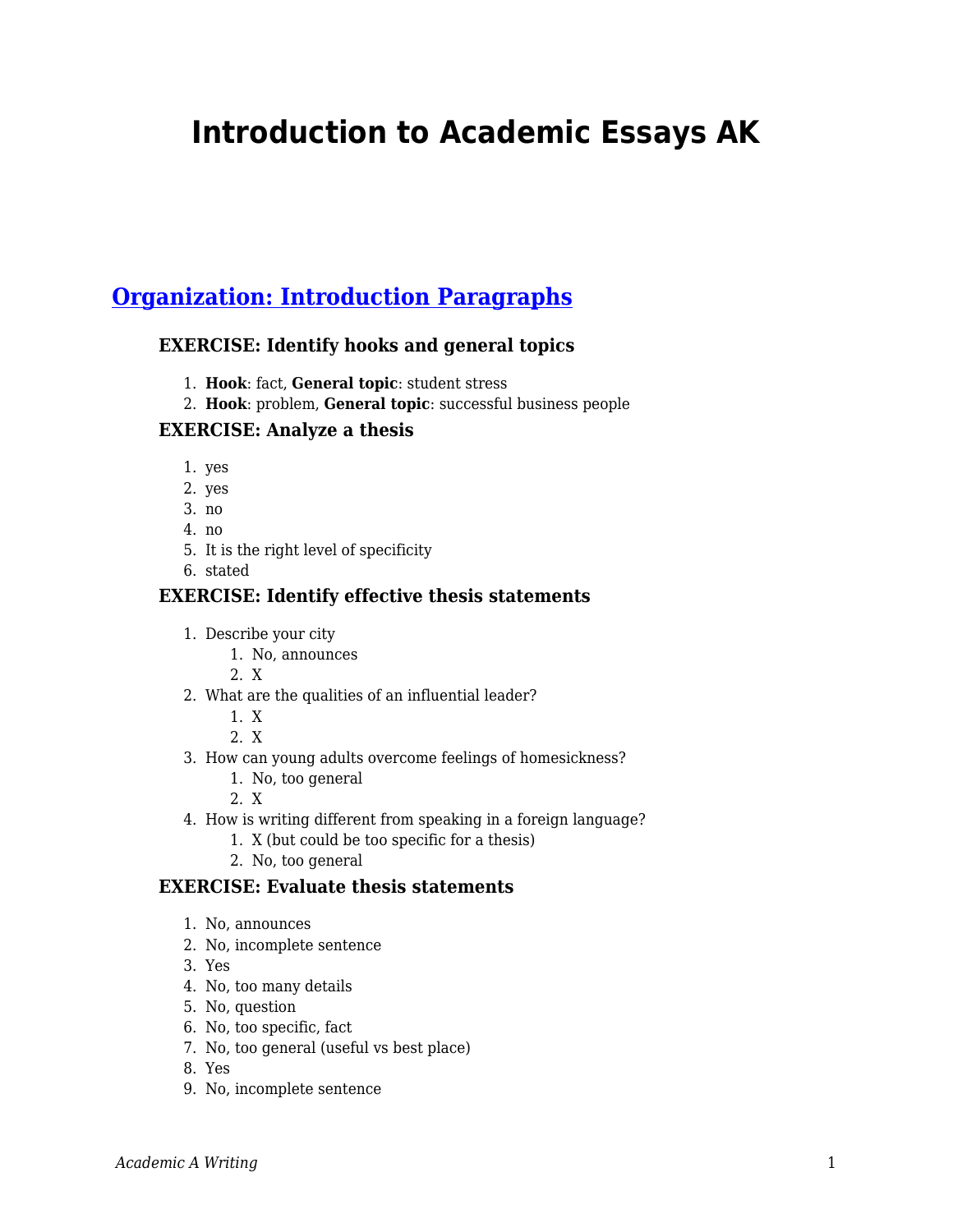## 10. No, too general, does not clearly relate to the prompt

### **EXERCISE: Write a thesis**

1. Answers will vary, no example provided

# **[Organization: Body Paragraphs](https://edtechbooks.org/academic_a_writing/body_paragraphs)**

#### **EXERCISE: Analyze a topic sentence**

- 1. Yes
- 2. Yes
- 3. Yes
- 4. Yes
- 5. No
- 6. It is the right level of specificity

#### **EXERCISE: Identify topic sentences**

- 1. D
- 2. B
- 3. C
- 4. B
- 5. D

#### **EXERCISE: Write topic sentences**

1. Answers will vary, no examples provided

#### **EXERCISE: Identify good supporting sentences**

- 1. Yes
- 2. Yes
- 3. No
- 4. Yes
- 5. No

#### **EXERCISE: Identify good concluding sentences**

- 1. Yes
- 2. No
- 3. No
- 4. Yes
- 5. Yes

#### **EXERCISE: Write concluding sentences**

1. Answers will vary, no examples provided

# **[Organization: Conclusion Paragraphs](https://edtechbooks.org/academic_a_writing/conclusion_paragraph)**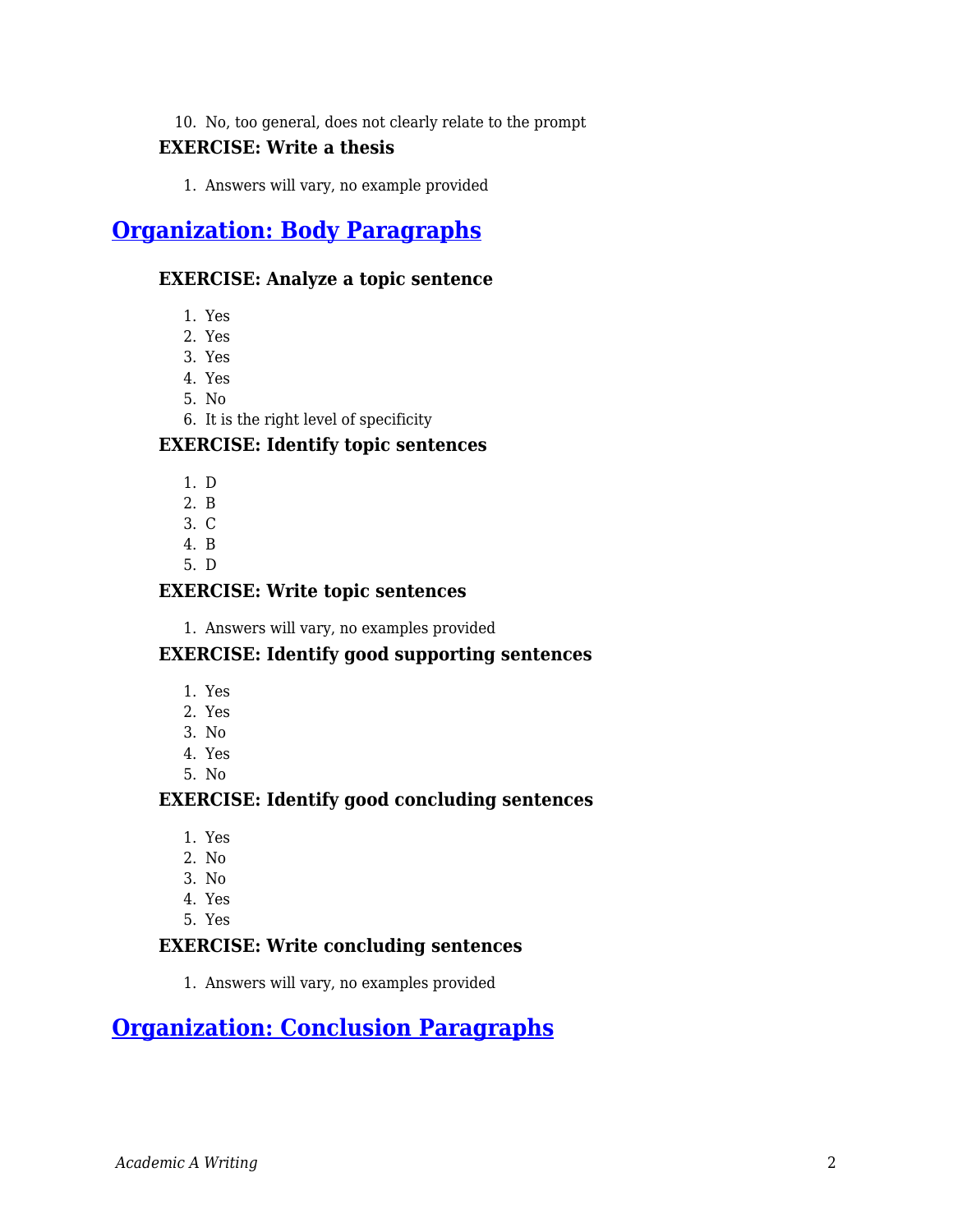### **EXERCISE: Identify effective restated thesis statements**

#### 1. B, D

#### **EXERCISE: Restate a thesis**

1. Answers will vary, no examples provided

### **EXERCISE: Write a conclusion paragraph**

1. Answers will vary, no examples provided

### **EXERCISE: Identify types of paragraphs**

- 1. Conclusion
- 2. Body
- 3. Introduction

#### **EXERCISE: Analyze an essay**

1. Answers will vary, no examples provided